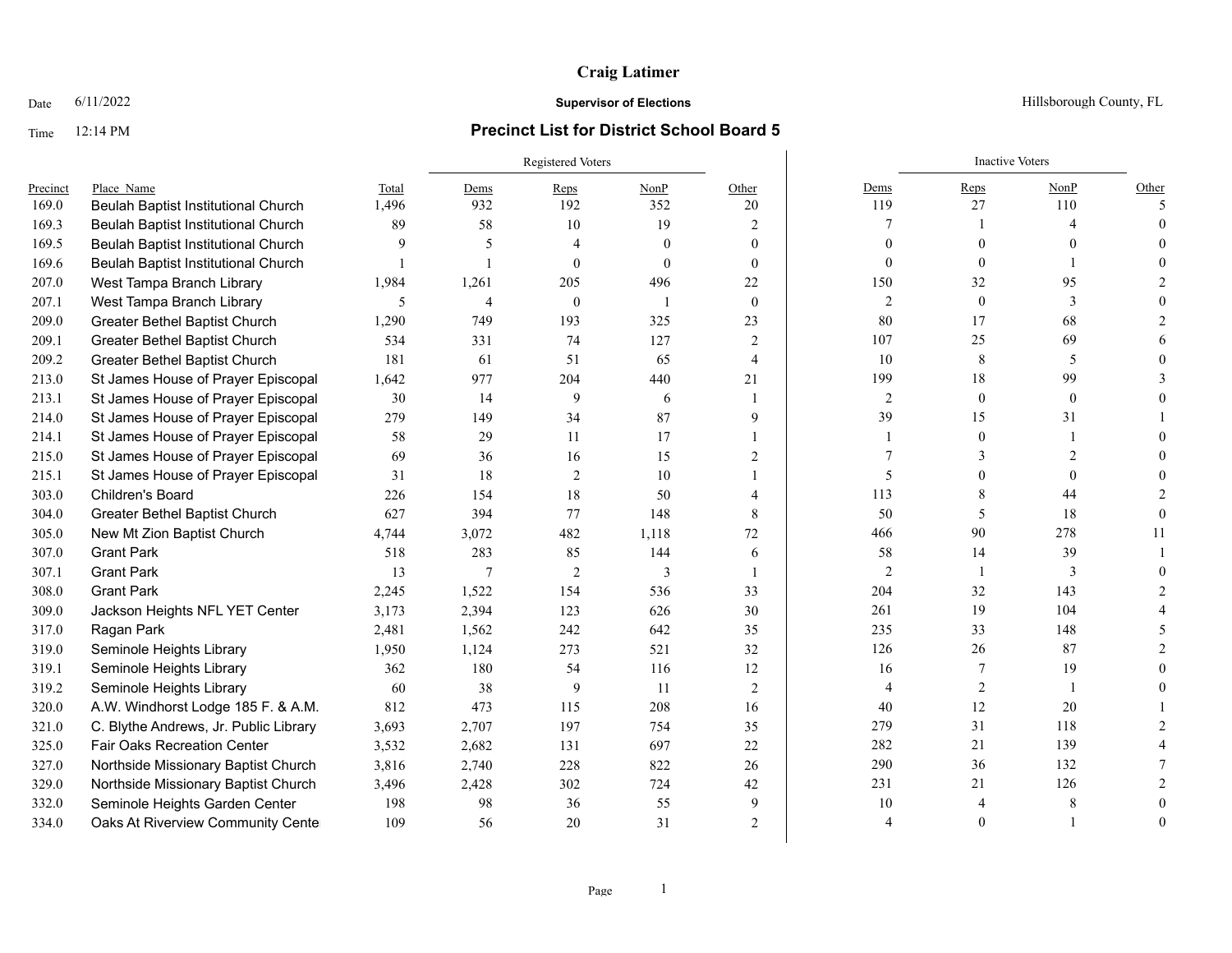## Time 12:14 PM **Precinct List for District School Board 5**

Registered Voters **Inactive Voters** Inactive Voters **Inactive Voters** Precinct Place\_Name Some State Total Dems Reps NonP Other Dems Reps NonP Other Dems Reps NonP Other 336.0 Oaks At Riverview Community Center  $89$   $41$   $22$   $24$   $2$   $2$   $4$   $4$   $0$   $5$   $5$  0 338.0 First Church of God of Tampa 1,399 854 146 385 14 183 24 118 2 339.0 Temple Crest Community Center 1,626 950 213 437 26 118 17 73 3 340.0 First Church of God of Tampa 648 418 70 155 5 60 6 50 1 341.0 Bible Based Fellowship Church of Ter 3,802 2,257 445 1,044 56 367 57 243 14 342.0 Temple Terrace United Methodist Church 2,914 1,627 404 844 39 241 44 183 3 342.1 Temple Terrace United Methodist Church 25 10 2 12 1 1 1 1 2 0 343.0 Temple Terrace United Methodist Church 1,834 892 339 562 41 194 71 157 6 344.0 Springhill Park Community Center 3,275 2,050 259 919 47 380 47 212 6 345.0 First Church of God of Tampa 2,947 1,543 455 916 33 3 252 46 139 3 347.0 Copeland Park 2,889 1,713 354 793 29 355 52 229 8 348.0 Copeland Park 344 204 46 92 2 | 65 15 45 0 559.0 University Baptist Church 1,896 1,075 231 552 38 370 61 253 9 560.0 Unisen Senior Living 168 87 52 26 3 12 12 8 0 566.0 University Area Community Center 2,287 1,427 159 675 26 468 49 298 7 570.0 University Area Community Center 114 59 17 36 2 2 3 5 9 0 601.0 East Chelsea Baptist Church 1,869 1,014 300 537 18 122 35 88 4 602.0 East Chelsea Baptist Church 1,085 594 180 294 17 66 13 43 2 605.0 Eastlake Park Civic Club 528 211 151 161 5 24 8 20 0 613.0 Living Faith Assembly of God 1,404 994 89 311 10 131 131 15 68 1 617.0 Bible Based Fellowship Church of Temple Terrace 2,803 1,871 259 637 36 233 25 110 4 622.0 Grace Family Church Temple Terrace 1,002 530 166 287 19 44 13 29 1 622.1 Grace Family Church Temple Terrace 1 0 1 0 0 0 0 0 0 623.0 East Chelsea Baptist Church 2,290 1,330 277 640 43 247 38 161 4 623.1 East Chelsea Baptist Church 24 10 4 10 0 3 1 4 0 625.0 Unitarian Universalist Church 633 278 169 174 12 28 9 23 1 626.0 Temple Terrace Presbyterian Church 1,140 550 215 348 27 348 59 27 43 4 629.0 First Missionary Baptist Church of Se  $1,824$   $728$   $494$   $570$   $32$   $49$   $49$   $38$   $42$   $42$ 631.1 Thonotosassa Branch Library 190 73 55 58 4 3 3 4 0 637.0 Sterling Heights Recreation Center 68 46 8 14 0 7 3 6 0 640.0 Sterling Heights Recreation Center 562 260 149 148 5 44 25 36 1 651.0 Temple Terrace Presbyterian Church 2,320 1,129 557 594 40 158 48 102 8 652.0 Orange River Estates HOA Clubhous 1,494 695 342 431 26 50 21 48 1

### **Date** 6/11/2022 **Supervisor of Elections Supervisor of Elections** Hillsborough County, FL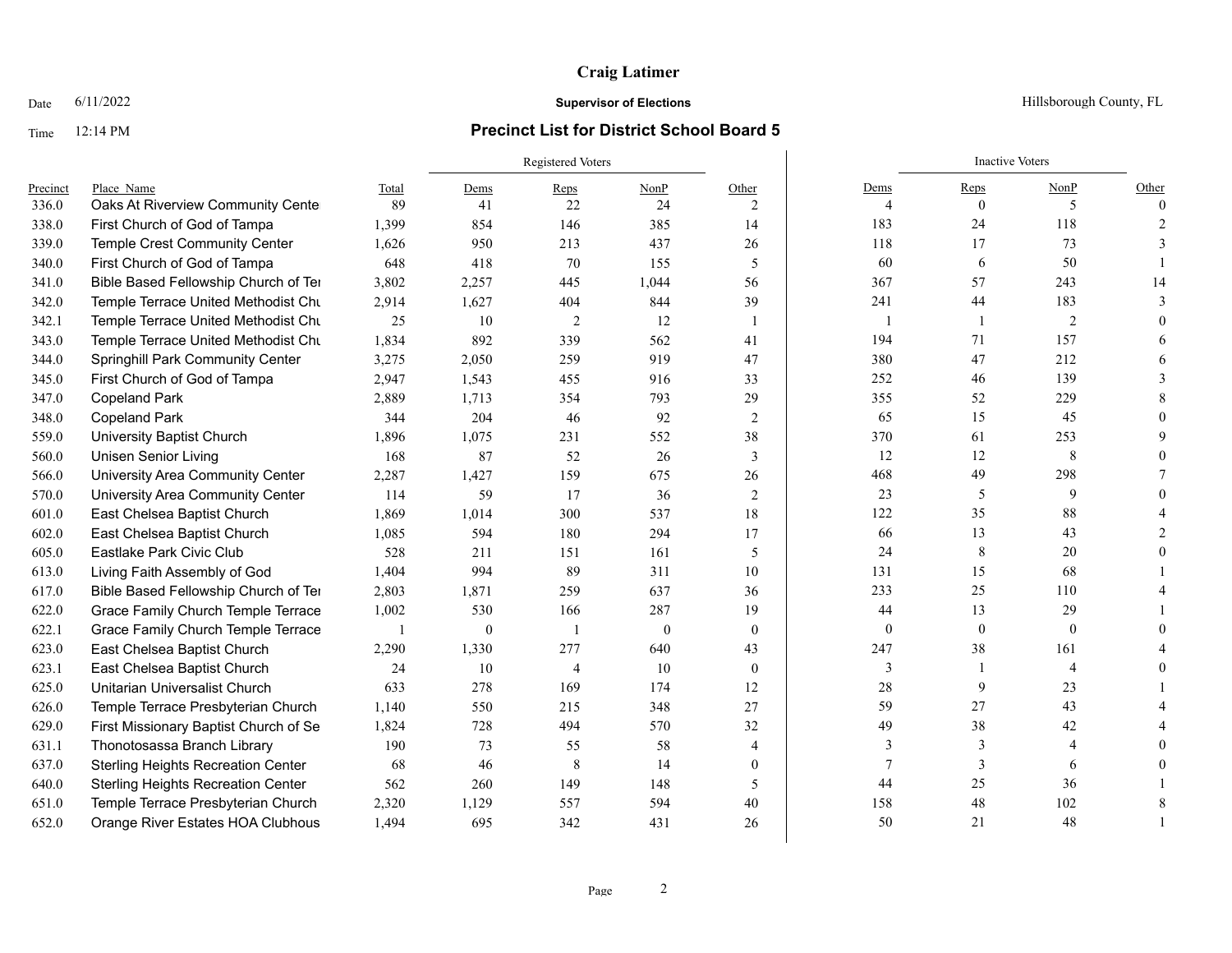# Time 12:14 PM **Precinct List for District School Board 5**

|          |                                          |       | Registered Voters |       |       |                |                | <b>Inactive Voters</b> |              |               |
|----------|------------------------------------------|-------|-------------------|-------|-------|----------------|----------------|------------------------|--------------|---------------|
| Precinct | Place Name                               | Total | Dems              | Reps  | NonP  | Other          | Dems           | Reps                   | NonP         | Other         |
| 654.0    | <b>Mission Hill Church</b>               | 1,507 | 799               | 251   | 434   | 23             | 133            | 29                     | 97           | $\mathcal{L}$ |
| 661.0    | <b>Woodmont Clubhouse</b>                | 1,479 | 747               | 363   | 348   | 21             | 76             | 30                     | 51           |               |
| 661.1    | <b>Woodmont Clubhouse</b>                | 99    | 55                | 12    | 32    | $\mathbf{0}$   |                |                        |              | $\Omega$      |
| 828.0    | <b>Resurrection Catholic Church</b>      | 2,326 | 1,017             | 469   | 782   | 58             | 236            | 96                     | 245          | 13            |
| 833.0    | Arise Assembly of God at Brandon         | 1,810 | 788               | 462   | 517   | 43             | 125            | 68                     | 137          |               |
| 850.0    | Progress Village Civic Center            | 45    | 10                | 19    | 16    | $\overline{0}$ | $\mathbf{0}$   |                        | $\mathbf{0}$ |               |
| 851.0    | Limona Village Chapel United Method      | 3,448 | 1,225             | 1,132 | 1,013 | 78             | 130            | 109                    | 151          |               |
| 852.0    | The Crossing Church - Tampa              | 4,313 | 1,793             | 973   | 1,426 | 121            | 466            | 233                    | 494          | 33            |
| 852.1    | The Crossing Church - Tampa              | 302   | 146               | 61    | 90    | 5              | 38             | 20                     | 38           |               |
| 853.0    | Brandon Seventh Day Adventist Chur       | 1,468 | 684               | 242   | 509   | 33             | 188            | 65                     | 176          |               |
| 854.0    | The Crossing Church - Tampa              | 187   | 54                | 60    | 72    | $\mathbf{1}$   | $\,8\,$        | 5                      | 9            |               |
| 855.0    | Brandon Masonic Lodge No 114             | 1,293 | 512               | 366   | 392   | 23             | 59             | 44                     | 49           |               |
| 856.0    | <b>Cornerstone Baptist Church</b>        | 2,667 | 870               | 1,018 | 742   | 37             | 75             | 63                     | 90           |               |
| 857.0    | Brandon Seventh Day Adventist Chur       | 2,131 | 930               | 446   | 719   | 36             | 197            | 68                     | 162          |               |
| 859.0    | Cornerstone Baptist Church               | 2,025 | 693               | 648   | 639   | 45             | 82             | 35                     | 95           |               |
| 876.0    | Bay Life Church                          | 1,787 | 538               | 676   | 542   | 31             | 46             | 41                     | 51           |               |
| 876.1    | Bay Life Church                          | 167   | 64                | 46    | 54    | 3              | $\overline{4}$ | 3                      | 3            | $\Omega$      |
| 879.0    | Bay Area Church Of Christ                | 4,368 | 1,613             | 1,378 | 1,305 | 72             | 144            | 102                    | 148          | 14            |
| 883.0    | Ironworkers Local No 397                 | 3,120 | 1,379             | 604   | 1,089 | 48             | 206            | 83                     | 184          | 11            |
| 884.0    | Ironworkers Local No 397                 | 296   | 81                | 115   | 96    | $\overline{4}$ | 13             | 7                      | 14           | $\Omega$      |
| 885.0    | St Francis of Assisi Catholic Church     | 4,264 | 1,727             | 1,081 | 1,376 | 80             | 171            | 112                    | 201          | 13            |
| 887.0    | <b>Mango Recreation Center</b>           | 1,578 | 577               | 451   | 507   | 43             | 59             | 33                     | 53           |               |
| 888.0    | <b>Mango Recreation Center</b>           | 352   | 135               | 92    | 118   | 7              | 18             | $7\phantom{.0}$        | 13           |               |
| 889.0    | <b>Higginbotham Park</b>                 | 746   | 235               | 253   | 246   | 12             | 26             | 21                     | 34           |               |
| 890.0    | Higginbotham Park                        | 209   | 76                | 81    | 51    |                | 4              | 12                     | 6            |               |
| 894.0    | Higginbotham Park                        | 117   | 67                | 21    | 27    | $\overline{2}$ | 6              |                        | 5            |               |
| 896.0    | Ironworkers Local No 397                 | 59    | 18                | 14    | 22    | 5              | $\,8\,$        | $\overline{2}$         | 5            |               |
| 954.0    | Providence West Community Center         | 4,800 | 1,998             | 1,109 | 1,588 | 105            | 354            | 168                    | 288          | 15            |
| 959.0    | <b>Riverview Memorial VFW Post 8108</b>  | 3,000 | 1,318             | 655   | 965   | 62             | 82             | 60                     | 87           |               |
| 959.1    | <b>Riverview Memorial VFW Post 8108</b>  | 1,550 | 635               | 366   | 500   | 49             | 60             | 36                     | 45           |               |
| 961.0    | <b>Emanuel P Johnson Recreation Cent</b> | 1,591 | 801               | 302   | 471   | 17             | 88             | 20                     | 74           |               |
| 964.0    | Providence West Community Center         | 819   | 430               | 98    | 269   | 22             | 68             | 10                     | 45           | 2             |
| 965.0    | Progress Village Civic Center            | 1,959 | 1,379             | 149   | 414   | 17             | 115            | 20                     | 60           | $\mathcal{D}$ |

Date  $6/11/2022$  Hillsborough County, FL